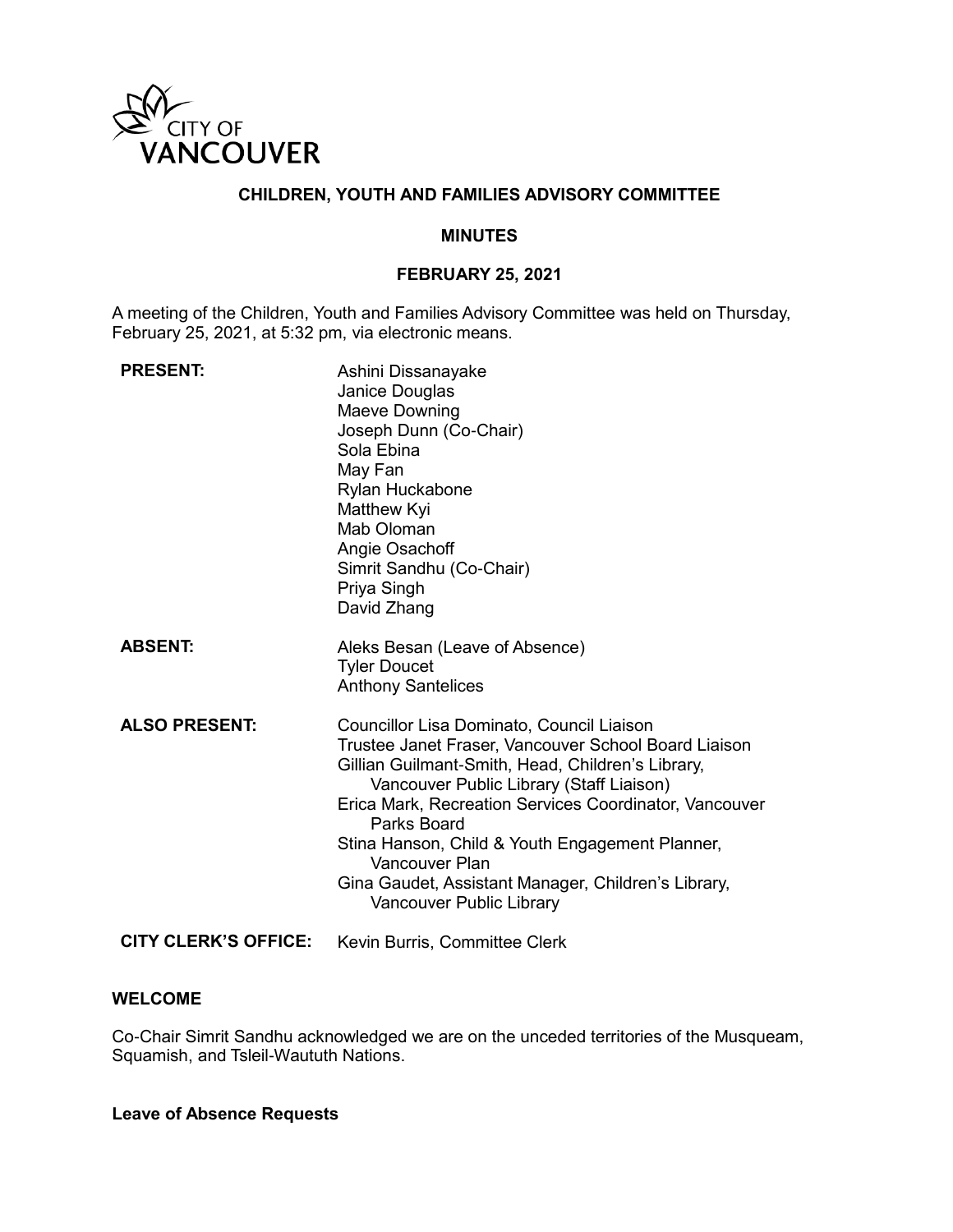MOVED by Sola Ebina SECONDED by Ashini Dissanayake

> THAT the Children, Youth and Families Advisory Committee approve leaves of absence for Aleks Besan.

CARRIED UNANIMOUSLY

(Angie Osachoff absent for the vote)

#### **Approval of Minutes**

MOVED by Mab Oloman SECONDED by Janice Douglas

> THAT the Children, Youth and Families Advisory Committee approve the Minutes from the meeting of Thursday, November 19, 2020**,** as circulated.

CARRIED UNANIMOUSLY

#### **1. Vancouver Parents Action Network Presentation**

Nathan Hume and Dr. Valentina Mendoza of the Vancouver Parents Action Network gave a presentation on current levels of in-class education received by Vancouver students. Presenters, Councillor Dominato, and Trustee Fraser subsequently responded to questions and comments.

#### **2. Staff Presentation – Burrard Station Upgrades**

Ian MacPhee, Planner, Rapid Transit Office, Steve Brown, Manager, Rapid Transit Office, and Angela Campbell, Project Coordinator, Translink, gave a presentation on proposed upgrades to Burrard Skytrain Station. Staff subsequently responded to questions and comments.

#### **3. Liaison Updates**

- a) Councillor Dominato gave updates on the following and subsequently responded to questions and comments:
	- Vancouver Plan
	- Online public forum sessions held through SFU
	- PNE long-term plan
- b) Trustee Fraser gave updates on the following and subsequently responded to questions and comments:
	- Long-range facilities plan; intersections with Vancouver Plan
	- New school in Olympic Village
	- New 5-year strategic plan; anti-racism strategic plan
	- Lost income due to COVID-19
	- Review of school liaison officers program
	- Motion on the sale of public lands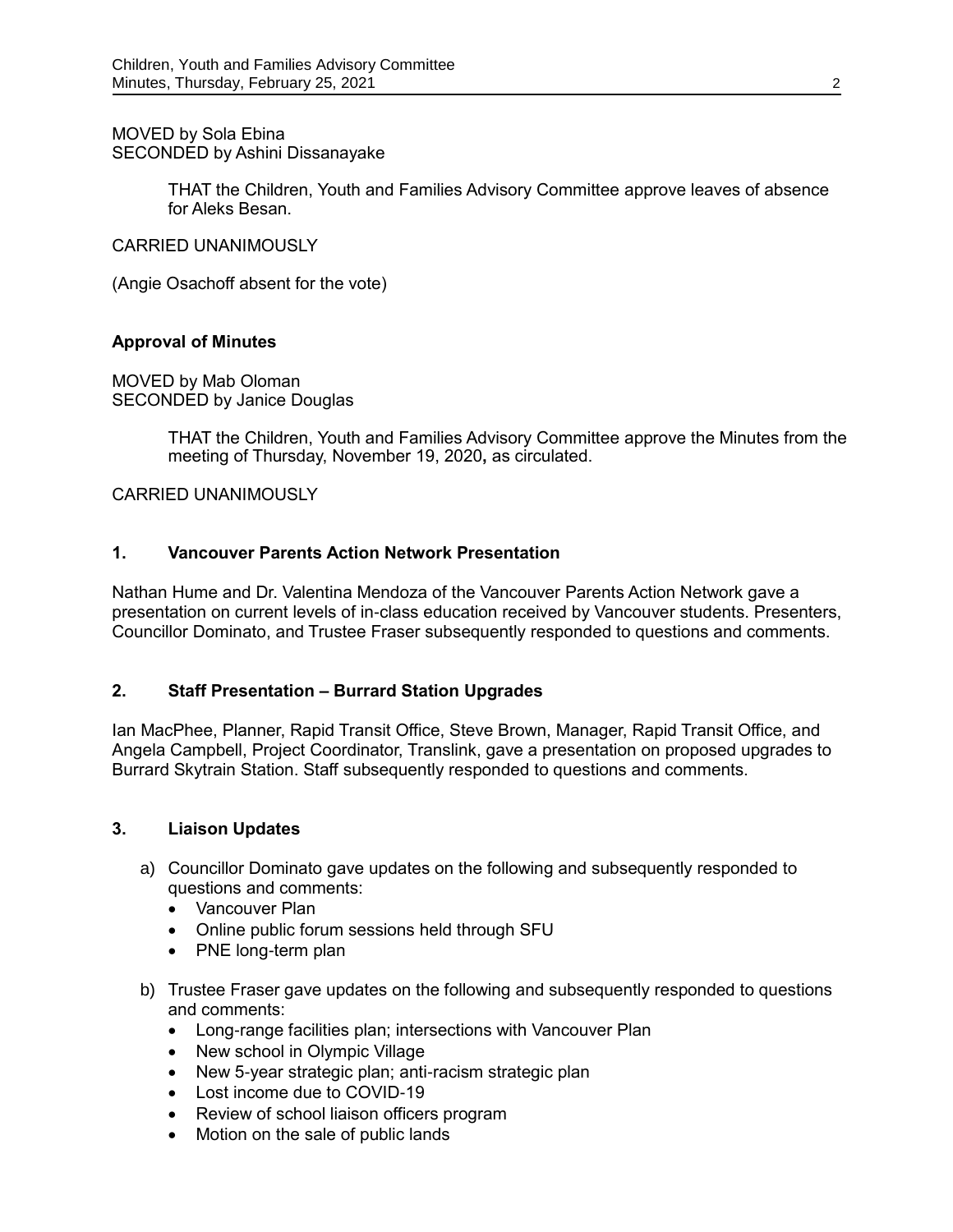- Renaming of elementary schools: David Lloyd George Elementary and Sir Matthew Begbie Elementary
- Additional monthly Board meeting pilot
- c) Gillian Guilmant-Smith introduced new VPL staff liaison Gina Gaudet to the Committee. Gillian gave updates on the following:
	- Extended hours in branches; encouraging people to safely stay for short periods
	- Virtual programs for teens
- d) Stina Hanson gave an update on public engagement around the Vancouver Plan, including the following, and subsequently responded to questions and comments:
	- Youth surveys and information sessions
	- Community postering
	- Educational curriculum about the City of Vancouver
- e) Erica Mark gave updates on the following:
	- Preregistered programs, following provincial health orders;
	- Spring Break, summer, and leadership camps for youth
	- Vancouver Youth Week
	- Citywide Youth Council
	- Youth leadership certification program

### **4. Subcommittee Updates**

#### **a) Mental Health Subcommittee**

Katherine Moore, Lead, Mental Health Sub-Committee, gave an update on a draft survey assessing mental health impacts of COVID-19 on Vancouver K-12 students and awareness of mental health resources.

MOVED by Ashini Dissanayake SECONDED by Maeve Downing

> THAT the Mental Health Sub-Committee distribute the Vancouver Child and Youth Mental Health Survey to K-12 youth who are studying in the City of Vancouver pending approval by the Vancouver School Board and City of Vancouver privacy officers.

#### CARRIED UNANIMOUSLY

#### **b) Environmental Sustainability Sub-Committee**

Mab Oloman informed the Committee that with terms ending in April, anyone is welcome to continue the work of the subcommittee.

#### **c) Engagement and Education Sub-Committee**

Ashini Dissanayake provided an update on the addition of youth-oriented organizations to the Sub-Committee's distribution list.